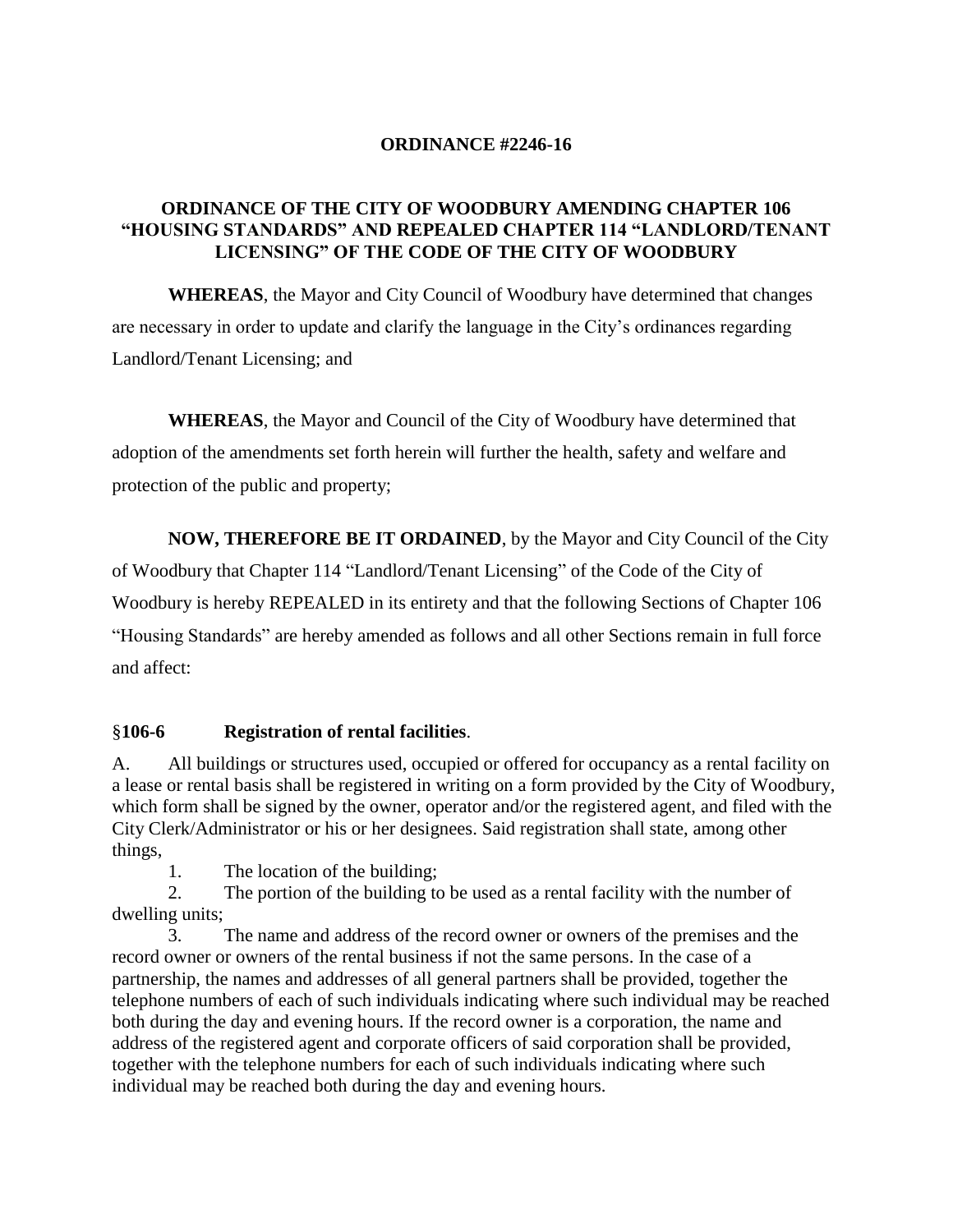4. If the address of any record owner is not located in Woodbury or in Gloucester County, the name, address and telephone number of a person who resides in Gloucester County and who is authorized to accept notices from a tenant and to issue receipts therefor and to accept service of process on behalf of the record owner;

5. The name, address and telephone number of the registered agent of the premises, if any;

6. The name, address and telephone number, including the dwelling unit number of the superintendent, janitor, custodian or other individual employed by the owner or agent to provide regular maintenance service, if any;

7. The name, address and telephone number of an individual representative of the owner or agent who may be reached or contacted at any time in the event of an emergency affecting the premises or any unit of dwelling space therein, including such emergencies as the failure of any essential service or system, and who has the authority to make emergency decisions concerning the building and any repair thereto or expenditure in connection therewith;

8. The name and address of every holder of a recorded mortgage on the premises;

9. If fuel oil is used to heat the building and the landlord furnishes the heat in the building, the name and address of the fuel oil dealer servicing the building and the grade of fuel used;

10. As to each rental unit, a specification of the exact number of sleeping rooms contained in the rental unit. In order to satisfy the requirement of this provision, an owner shall submit a floor plan drawn approximately to scale which shall show each room in the dwelling unit, the proposed use of each such room and their dimensions, which shall become part of the application and which shall be attached to the registration form when filed by the City Clerk or designee.

11. The names and ages of each occupant of each dwelling unit.

12. Such other information as may be prescribed by the City.

13. Any changes in information required to be included in the registration, including but not limited to a change in the occupants or their number or a change in the identity of the owner, operator and/or registered agent, will require an amended registration to be filed within 7 days, notwithstanding the provisions of this chapter.

14. Every person required to file a registration form pursuant to this article shall file an amended registration form within 7 days after any change in the information required to be included thereon. No fee shall be required for the filing of an amendment except where the ownership of the premises is changed.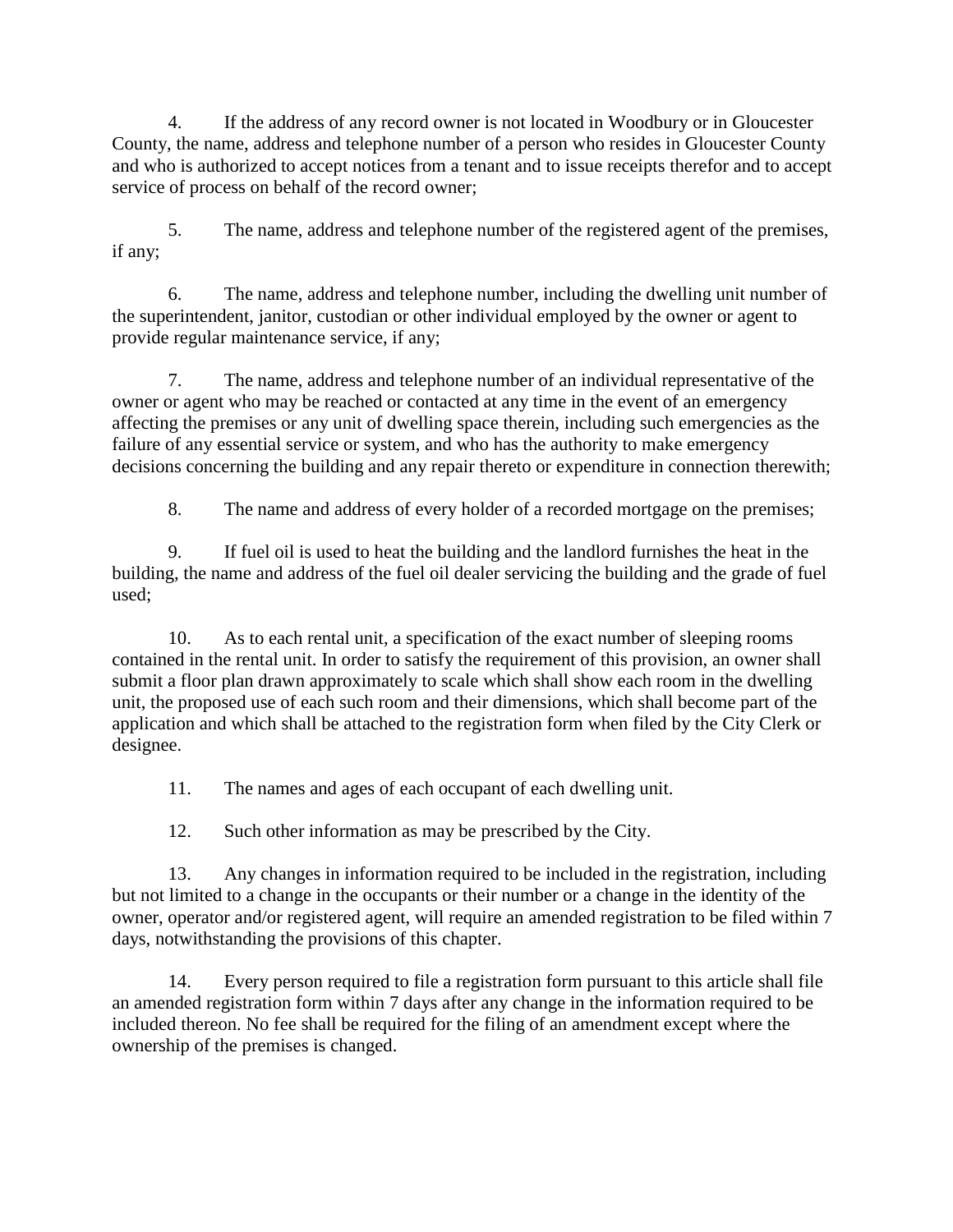15. Providing registration form to occupants and tenants. Every owner shall provide each occupant or tenant occupying a rental unit with a copy of the registration form required by this article. This particular provision shall not apply to any hotel, motel or guest house registered with the State of New Jersey pursuant to the Hotel and Multiple Dwelling Act as defined in N.J.S.A. 55:13A-3. This provision may be complied with by posting a copy of the registration certificate in a conspicuous place within the rental unit(s).

B. Notwithstanding any of the other provisions of this section and chapter, owner-occupied two-unit rental facilities are not required to file the landlord registration otherwise required by this chapter.

C. All such rental facilities shall be registered with the City of Woodbury within 60 days of the passage of this ordinance as required by Subsection A of this section. The owner, operator and/or registered agent of the subject rental facility shall be responsible to file an amended registration statement with the City within seven days of any change or changes in any of the information required by the registration statement.

# **§ 106-7 Inspection of dwelling units and certificate of occupancy**.

F. The owner, operator and/or registered agent shall be charged a fee of \$75 per unit for the initial C.O. inspection. If an additional reinspection is required, an additional fee of \$35 per unit must be paid.

G. and H. are DELETED in their entirety.

# **§106-8 Occupancy of substandard dwellings prohibited; performance standards.**

No person shall occupy or rent to another for occupancy, any dwelling or dwelling unit for the purpose of living therein which does not conform to the provisions of this chapter and the International Property Maintenance Code, 2015 Edition, 1993 Regulations for Maintenance of Hotels and Multiple Dwellings and the State Building Code and their amendments or additions subsequent thereto, which are established hereby as the standards to be used in determining whether a dwelling is safe, sanitary and fit for human habitation. No cellar or any part thereof shall be used for sleeping purposes. Basements may be used for sleeping purposes, provided that the entire basement complies with all requirements of this chapter and the emergency escape provisions of the aforesaid State Building Code that all furnaces or other heating or hot water facilities are so located, insulated and separated from living areas by resistive partitions of twohour fire rating, that fire extinguishers are provided at an accessible location and proximity thereto for use in the case of fire and that the floors, ceilings and walls are impervious to leakage of underground and surface runoff water and are insulated from and free from dampness and moisture. Smoke detectors must comply with the Uniform Fire Safety Act, N.J.A.C. 5:18-4.19 and/or the aforesaid Regulations for Maintenance of Hotels and Multiple Dwellings.

A. The maximum number of occupants as determined by the landlord and in compliance with all applicable laws and ordinances shall be posted in each rental unit at a location to be determined by the landlord. It shall be unlawful for any person, including the owner, agent, tenant or registered tenant to allow a greater number of persons than the posted maximum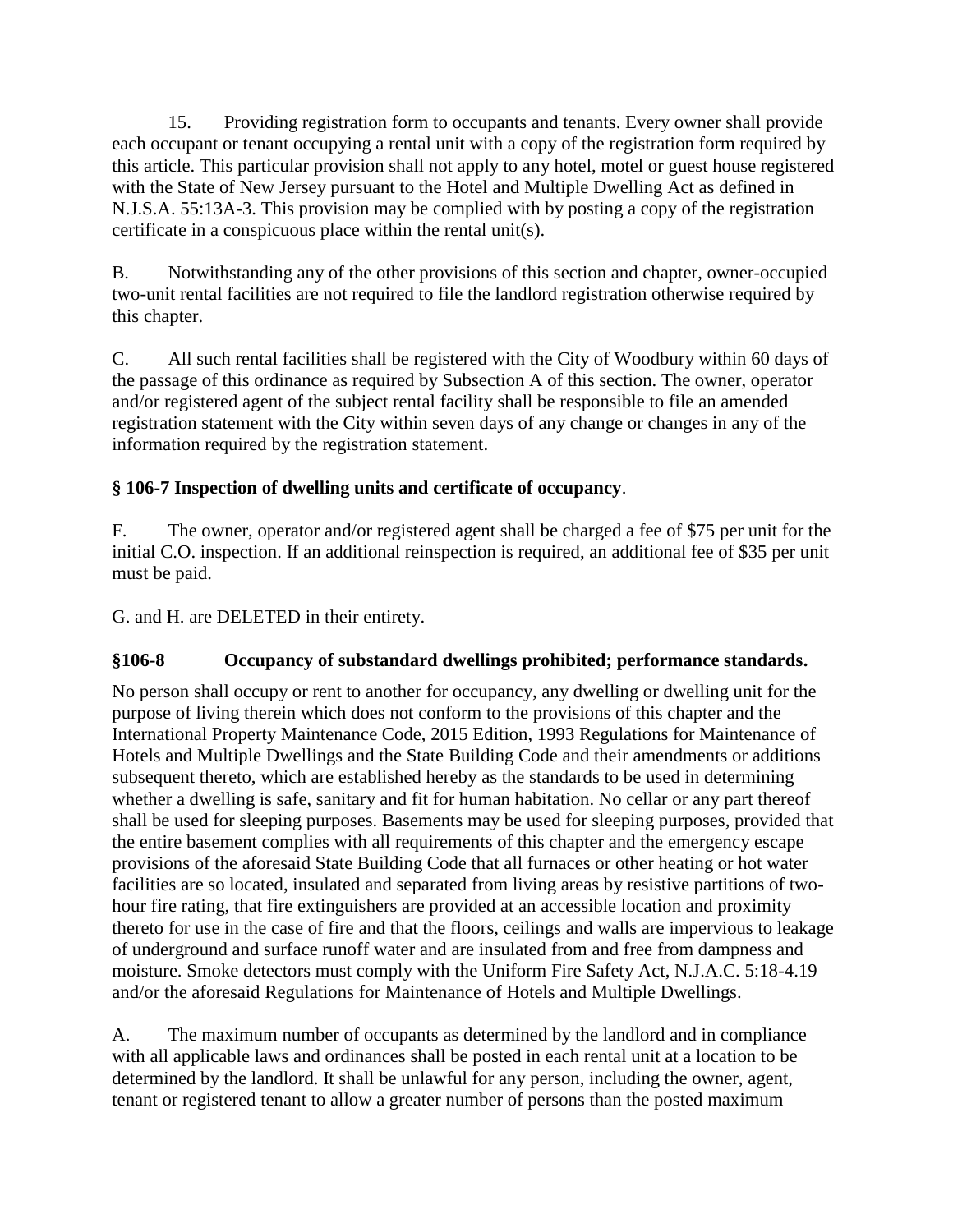number of occupants to sleep in or occupy overnight the rental unit for a period exceeding 29 days. Any person violating this provision shall be subject to the penalty provisions of this article.

B. Only those occupants whose names are registered and on file with the landlord may reside in the registered premises as defined in this chapter. It shall be unlawful for any other person to reside in said premises and any owner, agent, tenant or registered tenant allowing a nonregistered party to reside in said premises shall be in violation of this section and shall be subject to the penalty provisions of this article.

## **§106-8.1 Occupant standards.**

A. Occupants. Only those occupants whose names are on file with the landlord as provided in the article may reside in the licensed premises. It shall be unlawful for any other person to reside in said premises, and this provision may be enforced against the landlord, tenant or other person residing in said premises.

B. Nuisance prohibited. No rental facility shall be conducted in a manner which shall result in any unreasonable disturbance or disruption to the surrounding properties and property owners or of the public in general, such that it shall constitute a nuisance as defined in the ordinances of the City of Woodbury.

C. Compliance with other laws. The maintenance of all rental facilities and the conduct engaged in upon the premises by occupants and their guests shall at all times be in full compliance with all applicable ordinances and regulations of the City of Woodbury and with all applicable state and federal laws.

D. Penalties. Any landlord, tenant or other person violating the provisions of this section shall be subject to the penalty provision of this article.

## **§ 106-13 Service of notices.**

Notices issued by a public officer pursuant to this chapter shall be served upon the owner, operator and/or registered agent either personally or by certified mail, but if the whereabouts of such person is unknown, then the serving of such notices shall be made by posting a copy thereof upon the subject premises in a conspicuous place.

## **§ 106-14 Violations and penalties.**

Any person who shall violate any of the provisions of this chapter for which a penalty has not otherwise been established shall, upon conviction thereof, be sentenced to one or more of the following: a fine not exceeding \$1,000 and/or imprisonment for a term not exceeding six (6) months and/or a period of community service not exceeding 90 days. A person shall be guilty of a separate offense under this section for each day that the person continues to violate any provisions of this chapter for which a penalty has not otherwise been established.